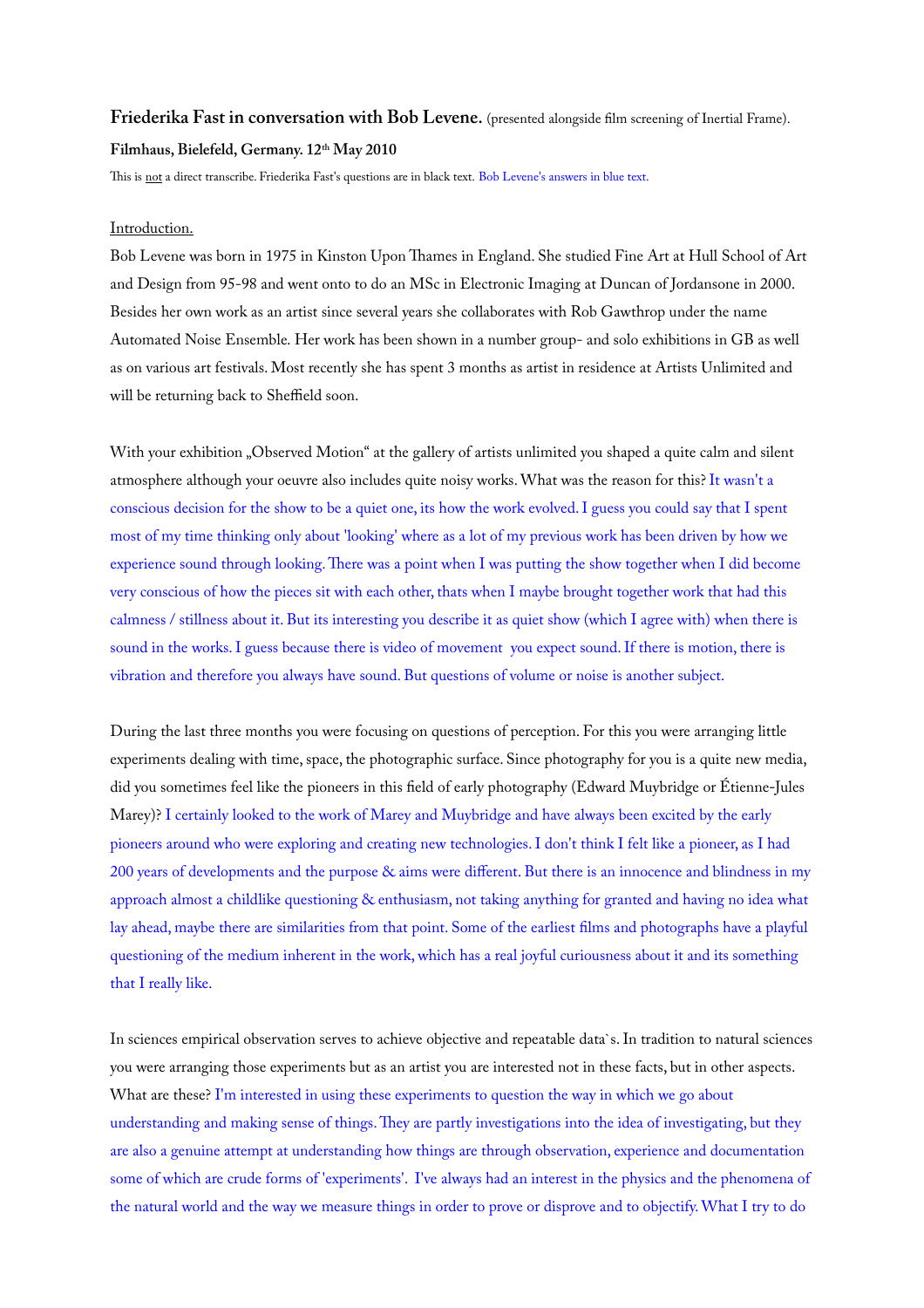in my work is bring my own subjective experience in line with the tools, instruments, methodologies that the objective scientifc approach has. I try to place my self & my own experiences within these objective methodologies. This kind of thinking was really prominent in a piece called As Far As The Eye Can See when I worked with a surveyor to map my own views onto an Ordnance Survey map.

The term observation (Beobachtung) was also used in empirical social research. Social Scientist and philosopher Niklas Luhmann used the term as an epistemic term. He speaks of frst-order observation as a direct sensual input and a second-order observation which is the refection on this. Are you dealing with second-order observations? I think that you are talking about how our belief, expectations, assumptions & prejudices can efect what we think and what we see and how people observe what they expect to observe. What science does through repeated experiments and data gathering is test these hypothesis and begin to rule out bias. But I don't really see my work in those terms, partly because the work I produce has constantly shifting rules and guidelines and is inprecise and partly because I'm not trying to draw a conclusion from any of this. All my experiments have inaccuracies within them, they describe the foors and contradiction's between the exactness and the objective and subjective experience, they exist because of the conditions and processes I use and because they are not made with that kind of precision outcome or repeated data in mind. My focus is on the broader concept and in the case of this particular exhibition, how photography & video – and all that surrounds it - the camera, the frame, the print etc 'reproduces' / re-presents things, how the our 3D real experience is translated into the fat world. I was also interested in the relationship between the photograph and graph as visual data, how we explore visual ways of representing data.

Playful humour and absurdity of your pseudoscientifc experiments and the simple, nonprofessional look of some photographs or videos remind me a little bit of performance videos like by Dennis Oppenheim, Vito Acconci or Bruce Nauman. How do you think your work is related to early performances? What does it mean to you to use your own body in regards of the relation of sender and receiver? Through your investigations the body becomes involved, but it is less focused on the personal and the conception of the self than on the boundaries of our (most of the times technically mediated) perception and beliefs of the truth. I very much like the work of those artists you mentioned and it was with them that I found the route in to grab a video camera, shut the door and spend weeks at a time being fascinated by the live / realtime / mediated aspect of video and sound. I guess that was at the core of what I did, at the beginning the actions and objects I used were often an after thought to the structure or scenario I had set up with cameras, monitors, mirrors etc. I was never interested in me as an image, gender, personality or any of the body politics kind of work, I was simply fascinated by the presence of the real and the mediated at the same time. Looking back it makes complete sense that I'm in the centre of a lot of the work either directly or conceptually, because its an attempt to make sense of world through my own experiences, so the work is often presented from 'my point of view'.

Experimental musicians, flmmakers and artists Alvin Lucier, Anthony McCall or Christian Marclay, who investigate the relations between sound, flm, space, viewer / listener are other references for your work. What do you have in common with these artists? They all explore the material, conceptual & cultural properties of sound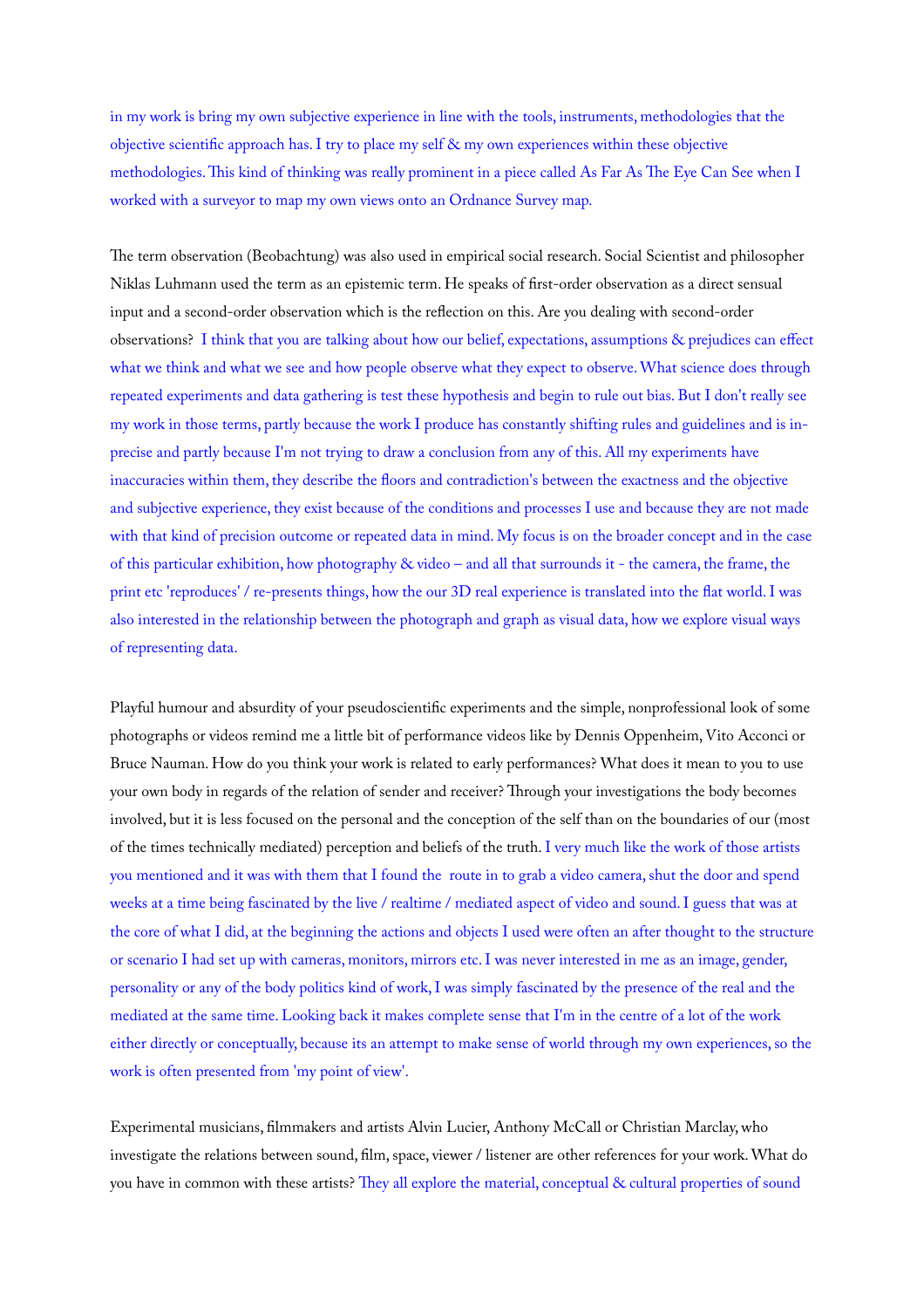and light and have a sculptural aspect to their work. I never restrict the media or technology I work with and I don't refer to my self as a particular kind of artist, but if I was to pin it down I would say that i'm very much routed in a sculptural practice, maybe not in the traditional sense of material and form but in the conceptually understanding of space, distance and time. I also think the artists you mentioned work in more than one scene / world, which I feel I do. Lucier's work bridges sound art, music, performance and acoustics, Marcley also dips in and out of the worlds of Visual Arts, Sound Art, Djing / hip hop and flm and McCall sits between flm / cinema and sculptural installations.

Your work is presented in the art context as well as in the music context. How do you feel about this? What do the diferent audiences have in common? Also the flm context. Its a blessing and curse, but mainly a blessing. I'm not sure if I know the diferences or commonalities between the audiences exactly, but its a very interesting experience presenting the works in such different environments. There are many cross overs, but there are also very diferent rules, cultures and audience behaviors that make the work feel very diferent to me. At least the experience of presenting is diferent, maybe not for the audience.

"Inertial Frame", which you produced 2008 in Finland during your residency, is a 43 minutes video showing a very slow tracking shot. It captures the moving sea, sky and islands of the Finnish Archipelago in the dark winter months. It consists 5 real time shots between two Islands you going back and forth by the ferry. What does this scientifc term "Inertial Frame" mean? In physics it refers to an 'Inertial frame of reference', which is something that is moving at a constant speed in a straight line, or it is standing still, either way, its not changing its speed - it is constant. So an inertial frame of reference is a non-accelerating frame of reference. Take a juggler on a bus, if there was no noise or visible scenery & it was moving constantly – there is nothing in that situation for the juggler to know they are moving, there is no experiment you could perform to determine if the bus was moving or was parked. Inertia means that an object will not change its velocity spontaneously, it will have to have some forced applied to it. When I frst went to the Finnish Archipelago, I went on a bus and at one point in the journey the bus drove onto a car ferry to cross over to the next Island. There were no windows, so I could not see out & the noise and vibrations from the ferry was muted by sitting inside the bus. I got a bit irritable when we'd been sitting there for 20 minutes not moving and thought it was just a polite Finnish mentality when nobody else seemed look bothered. Then all of a sudden, the bus engine starts up and we drive of the ferry on the other side of the water. It was such a strange experience.

Compared to other works "Inertial Frame" seems to be a quite precise, almost perfect screening. As it seems the camera for you does not seem to only be a "limited baggage", but a trustable medium to express your conceptions. What technique did you use for "Internal Frame" and why? (It concerns the performance pioneers who in a way had also a skeptical relation to the camera and who have been more interested in the action itself (feeling the camera as a "limited baggage"). Internal Frame of course is related to the filmic space, time, move and making itself an issue. But its very precise quality (what technique is it?) seems not to point out any technical limits but to focus on the limits of our conceptions of space time and speed – you won´t even feel really that there is a camera… Here at least the camera itself does seem to be a perfect and accepted medium to express your conception).<sup>[I'</sup>m not a technology fetishist and many times I have felt that too much thought & consideration on the 'look' & the 'technically correct' actually gets it the way of the idea. But with this work as well as a previous work called 'close up' it was the opposite. My frst attempt at flming IF was with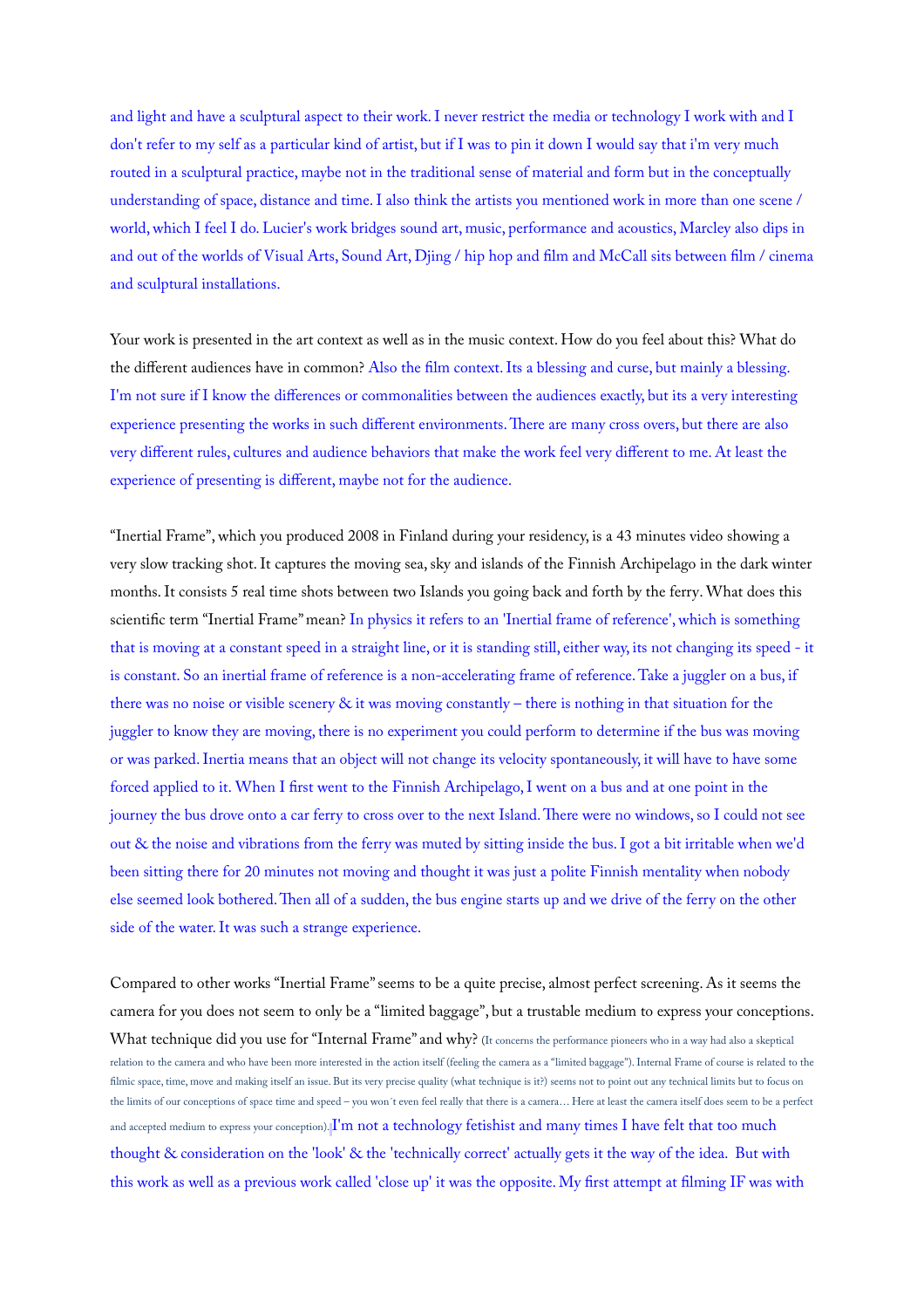the only camera I had which was standard defnition, and there was so much quality lost in the image that you noticed the medium more than the landscape, so much of the detail was lost, so I borrowed what I could with no budget and I managed to get an entry level Sony (1RA)? HDV camera and the quality was passable, although it really struggled with the low light. And it is in the process of looking at the image and believing in the image of the landscape itself that the concept sits.

Watching "Inertial Frame" you are not only discovering the calm beautiful landscape, but also perceiving the passing by of time. After the discovery of the Silence in your exhibition, is your flm the discovery of [slowness](http://dict.leo.org/ende?lp=ende&p=Ci4HO3kMAA&search=slowness&trestr=0x8001) (against the busy times)? Finland's Archipelago consists of 1000s of Islands with a network of car ferry's connecting them. During the summer months it becomes a popular tourist destination. There is a continuing argument amongst the locals about building more road bridges in order to help relieve the backlog of cueing cars that the ferry system creates. It was interesting to me having spent much of the last two years travelling from place to place how the world looks diferent when we are walking past it, to when we travel on a bike, car or plane. It is our desire for technological advancements in transport that frames and dictates how we see the world and its this transportation infrastructure that creates our defnitions of what fast and slow is.

## The film is silent, too. Is this to minimalize, to focus on the visual stimuli?

Ultimately yes. Initially I did record some sound, but nothing seemed to make sense or add to the visual experience, in fact on the contrary it really diverted and distracted from the subject. Adding sound would have either added an emotive or narrative level which I didn't want to do or dictate to the viewer.

The silent long term video reminds me of "Empire" by Andy Warhol which was showing the Empire State building over 8 hours at night. Does your flm have anything to do with it? Andy Warhol´s flm has been called an unwatchable flm. Why do you show a 43 minutes flm? Warhol's flm has been a realtime screen. In opposite to Warhol you have cut the flm material taking out the scenes in the harbor focusing only on the passage and the cameras standpoint changed with the movement of the boat. 43 minutes is pretty small fry to 8 hours, which is a length that is too much for most people, theaters etc. There is most defiantly a question of time passing, but Empire opens many diferent questions around still / movement, flm / painting, the medium that I don't think Inertial Frame does. Empire explores real time much more than Inertial Frame and it is also now shown as an installation. For me Inertial Frame is much more about motion, depth & speed than full real time duration. It wasn't important or needed to show every minute from the start and end of shooting. The length was dictated partly by the time the ferry journey took from Island to Island and partly by wanting equal increments from day to night. There are 5 shots but they are not all consecutive, they are shot over a period of 4 or 5 hours.

Despite its very continuous perspective and movement the diferent parallel movements of sky, water, and boat point out – as like the little irregularities and imperfections in your photographic attempts – the relativity of human perception (as in you subjective cartographical work). Especially when the light falls, the viewer becomes a diferent impression of movement, speed and time passing by. We recognize that with the change of light distance fattens and the movement slows to an imperceptible level. How is the relation between shown time and real time, between experienced time and measured time? The flatness you talk about, i.e when the light levels and